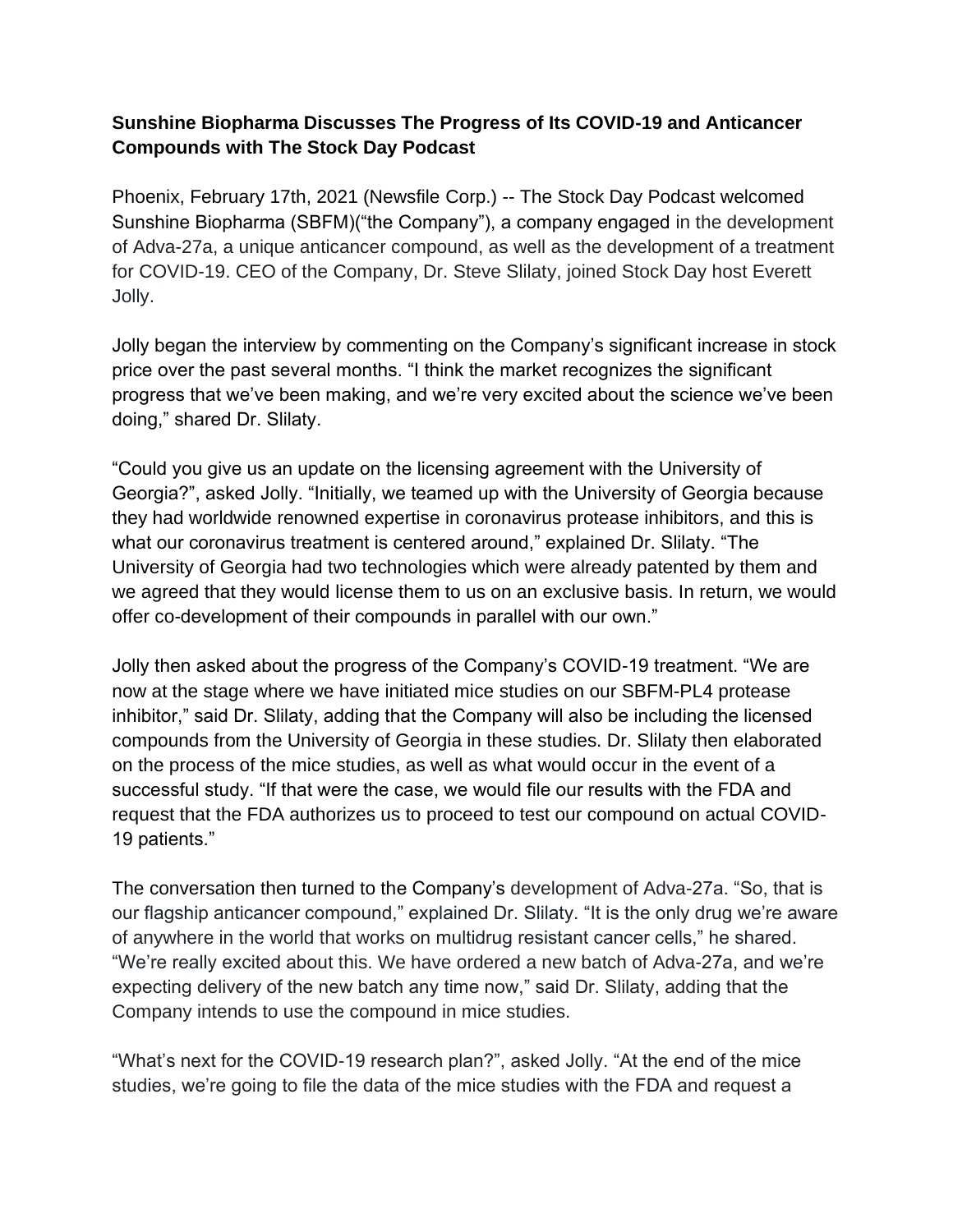review of our results, as well as authorization to proceed with Phase I clinical trials on actual COVID-19 patient volunteers," explained Dr. Slilaty. "What's interesting with our drug is the fact that it can be taken orally at home. There is no need for a hospital setting, as is the case right now with current treatments."

To close the interview, Dr. Slilaty thanked listeners and shareholders for their support and interest as they continue to develop treatments for COVID-19 and cancer. "We hope that we will make a difference in reducing the number of deaths not only in the United States, but around the world."

To hear Dr. Steve Slilaty's entire interview, follow the link to the podcast here: [https://audioboom.com/posts/7801741-sunshine-biopharma-discusses-the-progress-of-its](https://audioboom.com/posts/7801741-sunshine-biopharma-discusses-the-progress-of-its-covid-19-and-anticancer-compounds-with-the-stock)[covid-19-and-anticancer-compounds-with-the-stock](https://audioboom.com/posts/7801741-sunshine-biopharma-discusses-the-progress-of-its-covid-19-and-anticancer-compounds-with-the-stock)

[Investors Hangout](https://investorshangout.com/) is a proud sponsor of "Stock Day," and Stock Day Media encourages listeners to visit the company's message board at<https://investorshangout.com/>

### **About Sunshine Biopharma**

In addition, to working on the development of a treatment for COVID-19, Sunshine Biopharma is engaged in the development Adva-27a, a unique anticancer compound. Tests conducted to date have demonstrated the effectiveness of Adva-27a at destroying Multidrug Resistant Cancer Cells, including Pancreatic Cancer cells, Small-Cell Lung Cancer cells, Breast Cancer cells, and Uterine Sarcoma cells. Clinical trials for Pancreatic Cancer indication are planned to be conducted at McGill University's Jewish General Hospital in Montreal, Canada. Sunshine Biopharma is owner of all patents and intellectual property pertaining to Adva-27a.

#### **Safe Harbor Forward-Looking Statements**

*This press release may contain forward looking statements which are based on current expectations, forecasts, and assumptions that involve risks as well as uncertainties that could cause actual outcomes and results to differ materially from those anticipated or*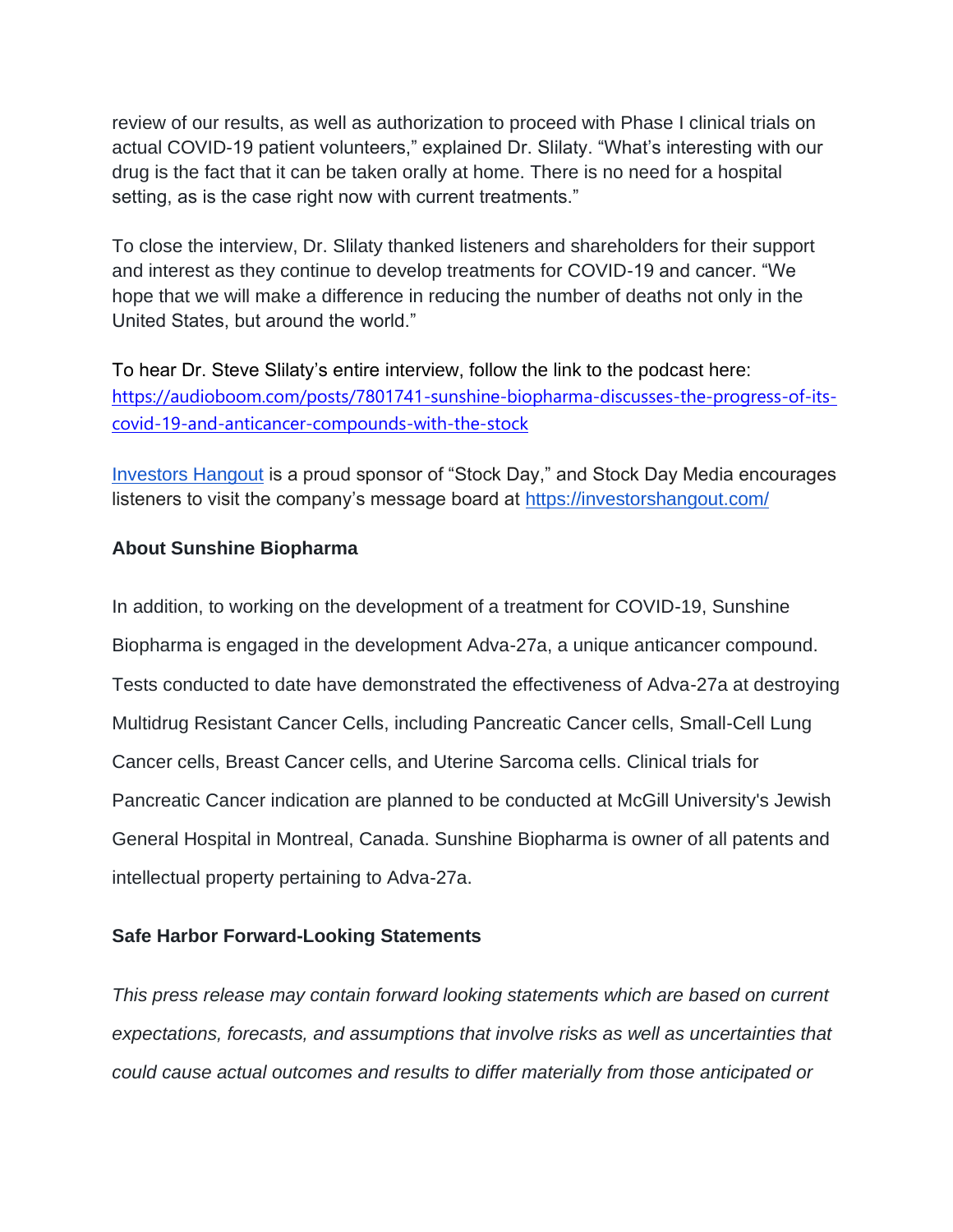*expected, including statements related to the amount and timing of expected revenues statements related to our financial performance, expected income, distributions, and future growth for upcoming quarterly and annual periods. These risks and uncertainties are further defined in filings and reports by the Company with the U.S. Securities and Exchange Commission (SEC). Actual results and the timing of certain events could differ materially from those projected in or contemplated by the forward-looking statements due to a number of factors detailed from time to time in our filings with the SEC. Among other matters, the Company may not be able to sustain growth or achieve profitability based upon many factors including but not limited to general stock market conditions. Reference is hereby made to cautionary statements set forth in the Company's most recent SEC filings. We have incurred and will continue to incur significant expenses in our expansion of our existing as well as new service lines noting there is no assurance that we will generate enough revenues to offset those costs in both the near and long term. Additional service offerings may expose us to additional legal and regulatory costs and unknown exposure(s) based upon the various geopolitical locations we will be providing services in, the impact of which cannot be predicted at this time.*

#### **For Additional Information Contact:**

Camille Sebaaly, CFO

Sunshine Biopharma Inc.

Direct Line: 514-814-0464

camille.sebaaly@sunshinebiopharma.com

[www.sunshinebiopharma.com](https://pr.report/tpASTHBi)